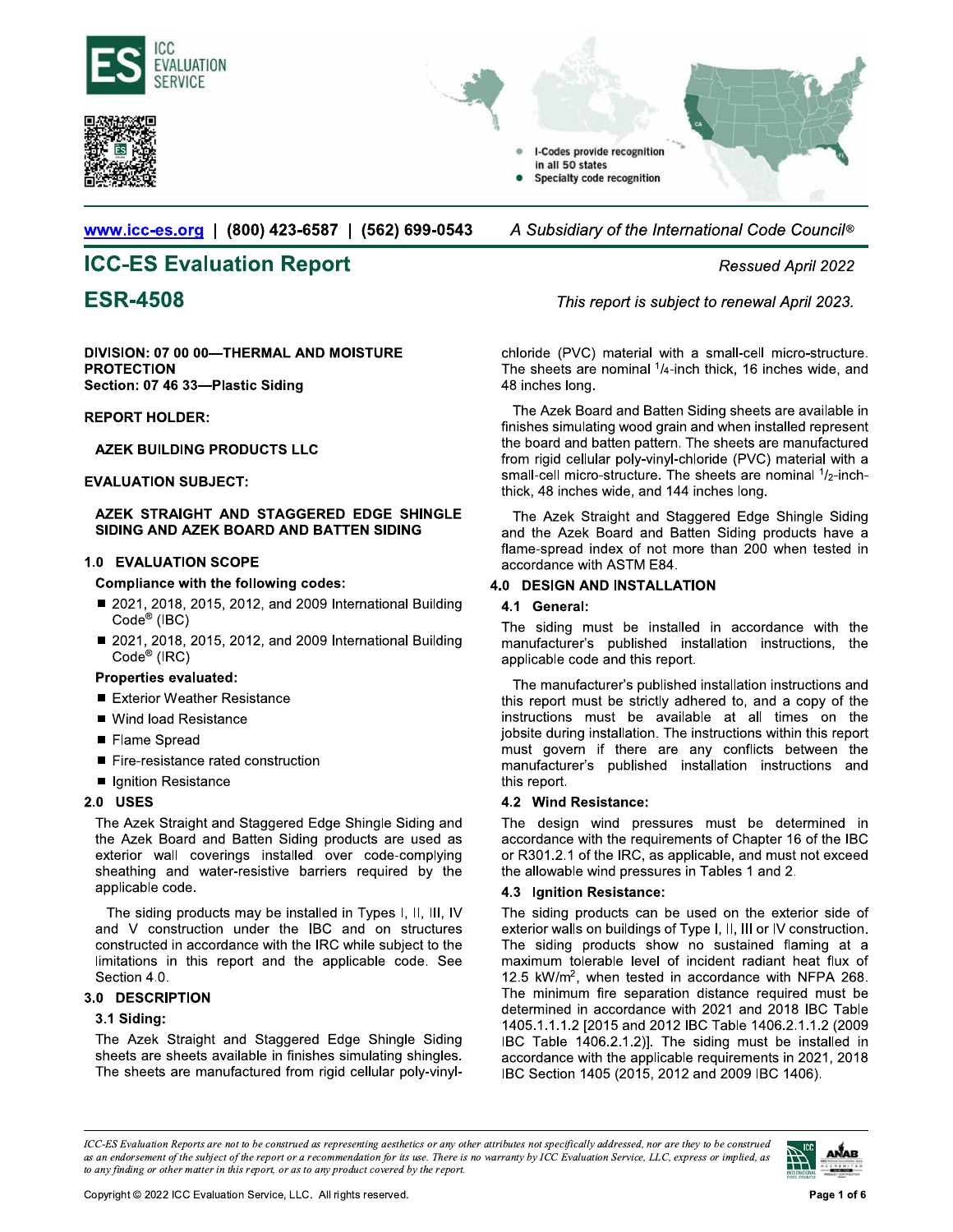When the exterior wall is required to be fire-resistancerated, the fire separation distance must be in accordance with 2021, 2018, 2015, 2012 and 2009 IBC Section 705.5.

#### 4.4 Fire-resistance:

The siding products may be installed over code-complying, exterior, fire-resistance-rated bearing or nonbearing walls rated for exposure from the inside under the IBC without affecting the hourly rating of the walls.

#### 5.0 CONDITIONS OF USE

The Azek Straight and Staggered Edge Shingle Siding and the Azek Board and Batten Siding described in this report complies with, or is a suitable alternative to what is specified in, those codes listed in Section 1.0 of this report, subject to the following conditions:

- 5.1 Termite resistance is outside the scope of the report. Therefore, the siding must be installed a minimum 6 inches (152 mm) or more above grade.
- 5.2 The product must be installed over an approved solid backing material and an approved water-resistant barrier complying with the applicable requirements of the applicable code.
- 5.3 Wood studs and wood sheathing capacities are outside the scope of the report and shall be designed by a registered design professional.
- 5.4 Use of fasteners installed in treated wood (preservative or fire-retardant) is outside the scope of this report.
- 5.5 Corrosion resistance of fasteners is outside the scope of this report.
- 5.6 The siding is manufactured in Scranton, Pennsylvania, under a quality-control program with inspections by ICC-ES.

### **6.0 EVIDENCE SUBMITTED**

- 6.1 Exterior weather resistance (UV, Freeze-thaw, and Water absorption) data per ICC-ES Acceptance Criteria for Rigid Cellular PVC Nonload-bearing Exterior Trim (AC227), dated December 2019.
- 6.2 Flame Spread data per ASTM E84.
- 6.3 Rate of burn, heat shrinkage, impact resistance, coefficient of linear expansion, and surface distortion data per ASTM D3679.
- 6.4 Wind resistance data is per ASTM D5206.
- 6.5 Fire-resistance-rated data per ASTM E119.
- 6.6 Ignition Resistance data per NFPA 268.

#### 7.0 IDENTIFICATION

- 7.1 Each package of the Azek Straight and Staggered Edge Shingle Siding and the Azek Board and Batten Siding products described in this report are identified, with the manufacturer's name (AZEK Building Products) and address, the product designation, the manufacturing date code, and the evaluation report number (ESR-4508).
- 7.2 The report holder's contact information is the following:

**AZEK BUILDING PRODUCTS LLC 894 PRAIRIE AVENUE WILMINGTON, OHIO 45177** (866) 862-7832 www.azekexteriors.com

| <b>FASTENER<sup>2</sup></b> |                                               | <b>ALLOWABLE (ASD) DESIGN</b>       |                                                            |                                              |
|-----------------------------|-----------------------------------------------|-------------------------------------|------------------------------------------------------------|----------------------------------------------|
|                             | <b>END AND EDGE</b><br><b>DISTANCE (inch)</b> | <b>VERTICAL SPACING</b><br>(inches) | <b>HORIZONTAL SPACING</b>                                  | <b>NEGATIVE (SUCTION) WIND</b><br>LOAD (psf) |
| Single                      | $^{1/2}$                                      | $7^{1/2}$                           | Above each keyway, but no<br>greater than 8 inches center. | 135                                          |
| Double $3$                  | $^{1/2}$                                      | $7^{1/2}$                           | Above each keyway, but no<br>greater than 8 inches center. | 180                                          |

#### TABLE 1-AZEK STRAIGHT AND STAGGERED EDGE SHINGLE SIDING<sup>1</sup> ALLOWABLE (ASD) DESIGN NEGATIVE (SUCTION) WIND LOAD (psf)

For SI: 1 inch =  $25.4$  mm; 1psf =  $6.89$  kPa

<sup>1</sup>Based on installation over solid sheathing.

<sup>2</sup>Based on fasteners with a shank diameter of 0.08 inch and a head diameter of 0.210 inch. Other size of fasteners may be used provided an equal or greater bearing area is provided to support the siding. The fastener strength and withdrawal capacity when installed into the specific sheathing shall be checked and the allowable design loads shall be reduced, if applicable, but not increased. <sup>3</sup>Double fasteners must be spaced  $\frac{1}{4}$  inch off each keyway (i.e.  $\frac{1}{2}$ -inch space between fasteners)

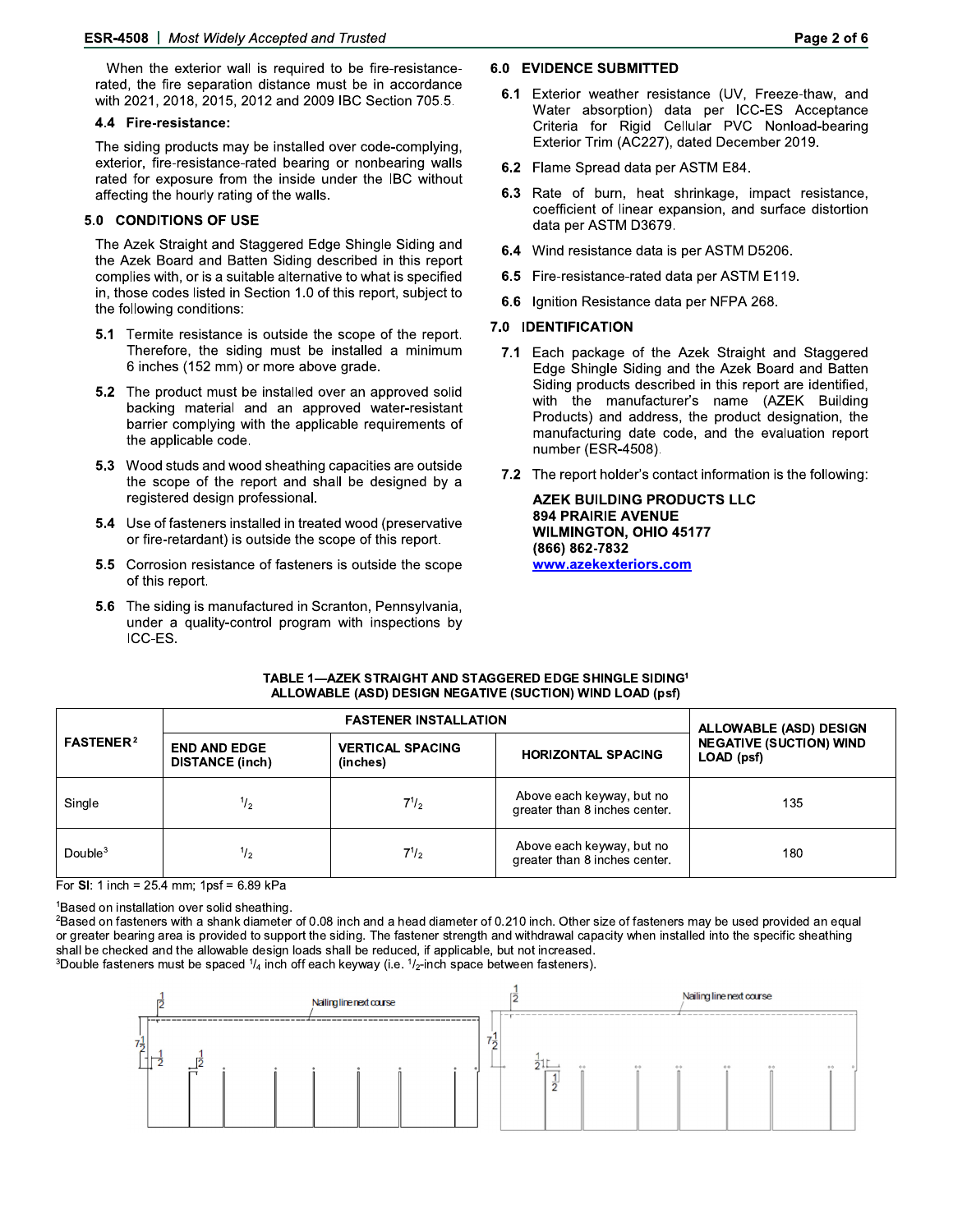#### TABLE 2-AZEK BOARD AND BATTEN SIDING<sup>1</sup> ALLOWABLE (ASD) DESIGN NEGATIVE (SUCTION) WIND LOAD (psf)

| Product             |                                    | <b>FASTENER INSTALLATION</b>                  |                                                    |                                                               |                                                                | <b>ALLOWABLE (ASD)</b>                          |
|---------------------|------------------------------------|-----------------------------------------------|----------------------------------------------------|---------------------------------------------------------------|----------------------------------------------------------------|-------------------------------------------------|
|                     |                                    | <b>END AND EDGE</b><br><b>DISTANCE (inch)</b> | <b>VERTICAL</b><br><b>EDGE SPACING</b><br>(inches) | <b>VERTICAL</b><br><b>FIELD</b><br><b>SPACING</b><br>(inches) | <b>MAXIMUM</b><br><b>HORIZONTAL</b><br><b>SPACING (inches)</b> | <b>NEGATIVE</b><br>(SUCTION) WIND<br>LOAD (psf) |
| Board Only          | Installation of<br>Boards $^{2,4}$ | $\frac{1}{2}$                                 | 8                                                  | 12                                                            | 16                                                             | 55                                              |
| Board and<br>Batten | Installation of<br>Boards $^{2,4}$ | $\frac{1}{2}$                                 | 12                                                 | 12                                                            | 48                                                             | 145                                             |
|                     | Installation of<br>Battens $3,4$   | $^{1}/_{2}$                                   | 12                                                 | 12                                                            | 16                                                             |                                                 |

For SI: 1 inch =  $25.4$  mm; 1psf =  $6.89$  kPa

<sup>1</sup>Based on installation over solid sheathing.

<sup>2</sup>Based on fasteners with a shank diameter of 0.092 inch and a head diameter of 0.266 inch.

<sup>3</sup>Based fasteners with a shank diameter of 0.190 inch and a head diameter of 0.260 inch.

<sup>4</sup>Other size of fasteners may be used provided an equal or greater bearing area is provided to support the siding. In any case, the fastener strength and withdrawal capacity when installed into the specific sheathing shall be checked and the allowable design loads shall be reduced, if applicable, but not increased.



#### **Installation of Board Only**



**Installation of Board** 

**Installation of Battens**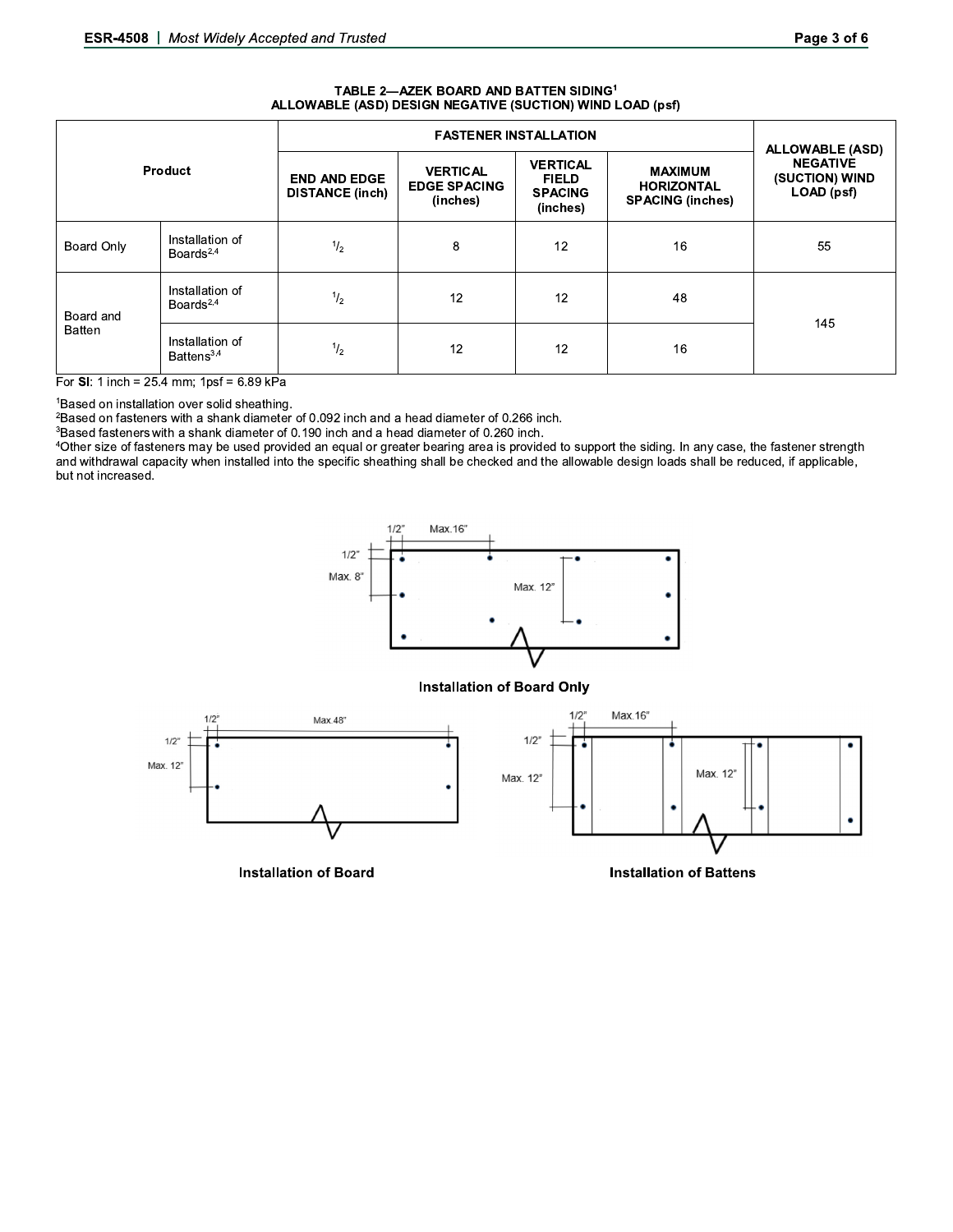| TABLE 3-AZEK STRAIGHT AND STAGGERED EDGE SHINGLE SIDING |
|---------------------------------------------------------|
| ULTIMATE $(V_{ult})$ DESIGN WIND SPEEDS (mph) $1,2,3,4$ |

| <b>BUILDING</b>         | <b>EXPOSURE</b> |     |     |  |  |  |
|-------------------------|-----------------|-----|-----|--|--|--|
| <b>HEIGHT (feet)</b>    | в               | С   | D   |  |  |  |
| <b>Single Fasteners</b> |                 |     |     |  |  |  |
| 15                      | 200             | 182 | 165 |  |  |  |
| 20                      | 200             | 177 | 161 |  |  |  |
| 25                      | 200             | 172 | 158 |  |  |  |
| 30                      | 200             | 169 | 156 |  |  |  |
| 40                      | 192             | 164 | 152 |  |  |  |
| 50                      | 186             | 160 | 149 |  |  |  |
| 60                      | 181             | 157 | 146 |  |  |  |
| <b>Double Fasteners</b> |                 |     |     |  |  |  |
| 15                      | 210             | 210 | 210 |  |  |  |
| 20                      | 210             | 210 | 210 |  |  |  |
| 25                      | 210             | 210 | 210 |  |  |  |
| 30                      | 210             | 210 | 208 |  |  |  |
| 40                      | 210             | 210 | 203 |  |  |  |
| 50                      | 210             | 210 | 199 |  |  |  |
| 60                      | 210             | 210 | 196 |  |  |  |

For SI: 1 foot =  $0.3048$  m; 1 mph = 1.61 kph

<sup>1</sup>Installation in accordance with Table 1.

<sup>2</sup>Fasteners: Ring Shank Nails with a 0.08" Shank Diameter, a 0.210" Head Diameter, and  $1\frac{1}{2}$  inch Long (minimum penetration =  $0.42$  inch)

<sup>3</sup>Wood Sheathing: 7/<sub>16</sub> inch OSB with a minimum specific gravity of  $0.62.$ 

<sup>4</sup>ASCE 7-16/-10 design input values: GCp = -1.40; GCpi = 0.18;  $Kzt = 1.0$ ; and  $Kd = 0.85$ 

|  | TABLE 4—AZEK BOARD AND BATTEN SIDING                      |  |
|--|-----------------------------------------------------------|--|
|  | ULTIMATE $(V_{ult})$ DESIGN WIND SPEEDS (mph) $1,2,3,4,5$ |  |

| <b>BUILDING</b>                                               | <b>EXPOSURE</b> |          |     |  |  |  |
|---------------------------------------------------------------|-----------------|----------|-----|--|--|--|
| <b>HEIGHT (feet)</b>                                          | в               | C        | D   |  |  |  |
| <b>Board Only</b>                                             |                 |          |     |  |  |  |
| 15                                                            | 184             | 167      | 152 |  |  |  |
| 20                                                            | 184             | 162      | 148 |  |  |  |
| 25                                                            | 184             | 159      | 145 |  |  |  |
| 30                                                            | 184             | 156      | 143 |  |  |  |
| 40                                                            | 177             | 151      | 139 |  |  |  |
| 50                                                            | 171             | 147      | 137 |  |  |  |
| 60                                                            | 167             | 145      | 135 |  |  |  |
| <b>Board and Batten</b>                                       |                 |          |     |  |  |  |
| 15                                                            | 210             | 210      | 210 |  |  |  |
| 20                                                            | 210             | 210      | 210 |  |  |  |
| 25                                                            | 210             | 210      | 210 |  |  |  |
| 30                                                            | 210             | 210      | 210 |  |  |  |
| 40                                                            | 210             | 210      | 210 |  |  |  |
| 50                                                            | 210             | 210      | 210 |  |  |  |
| 60<br>0.0010<br>$\overline{\phantom{0}}$<br>--<br>.<br>$\sim$ | 210<br>. .      | 210<br>. | 210 |  |  |  |

For SI: 1 foot =  $0.3048$  m; 1 mph = 1.61 kph

<sup>1</sup>Installation in accordance with Table 3.

 $2$ Fasteners:

Installation of Boards - Ring Shank Nails with a 0.08" Shank Diameter, a 0.210" Head Diameter, and 1-1/2- inch Long (minimum penetration into wood sheathing = 0.42 inch)

Installation of Battens - Wood Screws with a 0.90" Shank Diameter, a 0.260" Head Diameter, and 2" long (through wood sheathing and minimum penetration into wood studs =  $1.25$ ")

<sup>3</sup>Wood Sheathing: 7/16 inch OSB with a minimum specific gravity of  $0.62.$ 

<sup>4</sup>Wood Studs: 2x4 SPF with a minimum specific gravity of 0.42.

 $5ASCE$  7-16/-10 design input values:  $GCp = -1.40$ ;  $GCpi = 0.18$ ; Kzt = 1.0; and  $Kd = 0.85$ .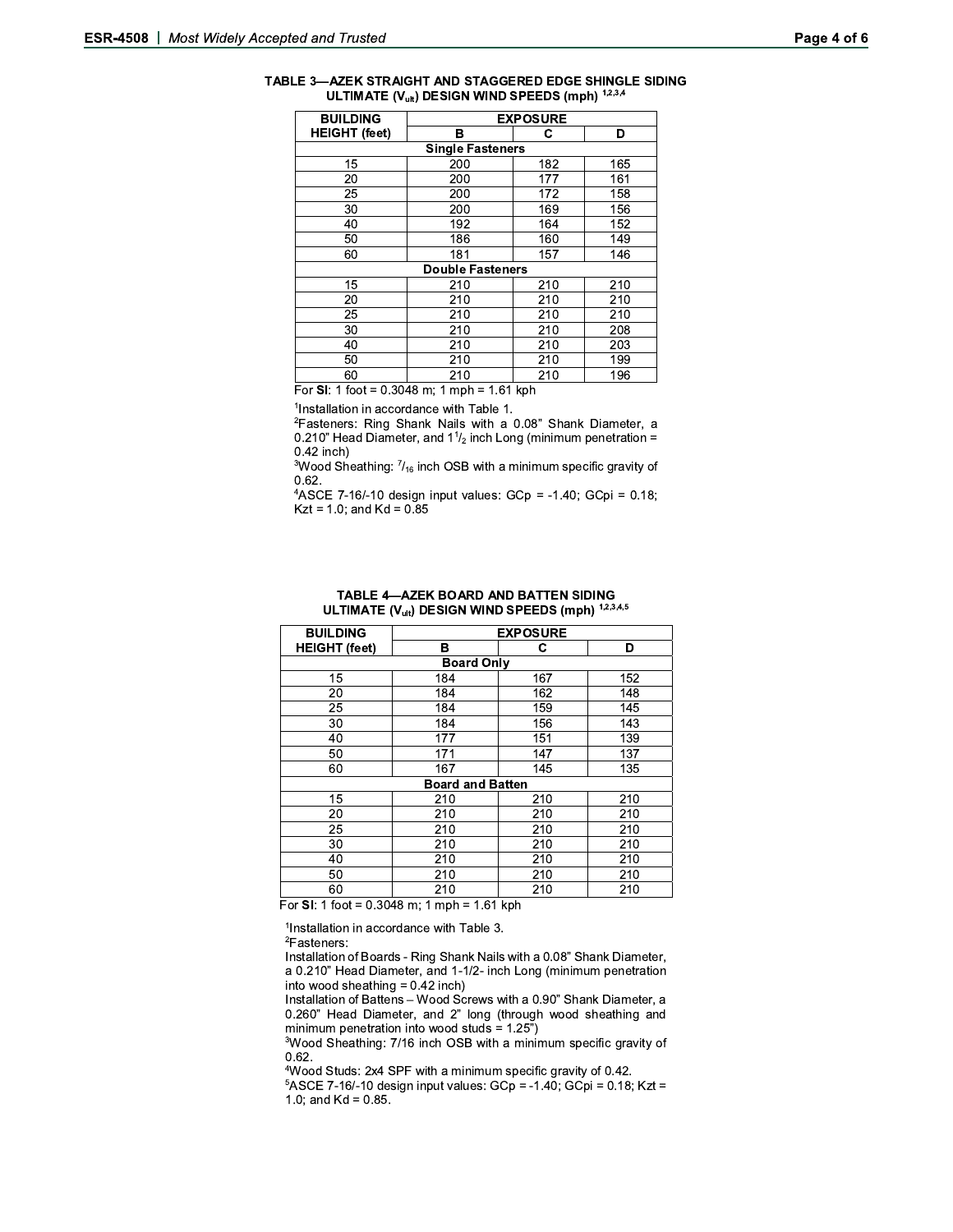

# **ICC-ES Evaluation Report**

# **ESR-4508 CBC and CRC Supplement**

Issued April 2022 This report is subject to renewal April 2023.

www.icc-es.org | (800) 423-6587 | (562) 699-0543

A Subsidiary of the International Code Council®

DIVISION: 07 00 00-THERMAL AND MOISTURE PROTECTION Section: 07 46 33-Plastic Siding

#### **REPORT HOLDER:**

**AZEK BUILDING PRODUCTS LLC** 

#### **EVALUATION SUBJECT:**

### AZEK STRAIGHT AND STAGGERED EDGE SHINGLE SIDING AND AZEK BOARD AND BATTEN SIDING

#### 1.0 REPORT PURPOSE AND SCOPE

#### **Purpose:**

The purpose of this evaluation report supplement is to indicate that Azek Straight and Staggered Edge Shingle Siding and the Azek Board and Batten Siding products, described in ICC-ES evaluation report ESR-4508, have also been evaluated for compliance with the codes noted below.

#### **Applicable code editions:**

#### ■ 2019 California Building Code (CBC)

For evaluation of applicable chapters adopted by the California Office of Statewide Health Planning and Development (OSHPD) and Division of State Architect (DSA), see Sections 2.1.1 and 2.1.2 below.

■ 2019 California Residential Code (CRC)

#### 2.0 CONCLUSIONS

#### 2.1 CBC:

The Azek Straight and Staggered Edge Shingle Siding and the Azek Board and Batten Siding products, described in Sections 2.0 through 7.0 of the evaluation report ESR-4508, comply with CBC Chapters 8 and 14, provided the design and installation are in accordance with the 2018 International Building Code® (IBC) provisions noted in the evaluation report and the additional requirements of CBC Chapters 8 and 14, as applicable.

#### 2.1.1 OSHPD:

The applicable OSHPD Sections and Chapters of the CBC are beyond the scope of this supplement.

#### 2.1.2 DSA:

The applicable DSA Sections and Chapters of the CBC are beyond the scope of this supplement.

# 2.2 CRC:

The Azek Straight and Staggered Edge Shingle Siding and the Azek Board and Batten Siding products, described in Sections 2.0 through 7.0 of the evaluation report ESR-4508, comply with CRC Chapter 7, provided the design and installation are in accordance with the 2018 International Residential Code® (IRC) provisions noted in the evaluation report and the additional requirements of CRC Chapter 7, as applicable.

This supplement expires concurrently with the evaluation report, reissued April 2022.